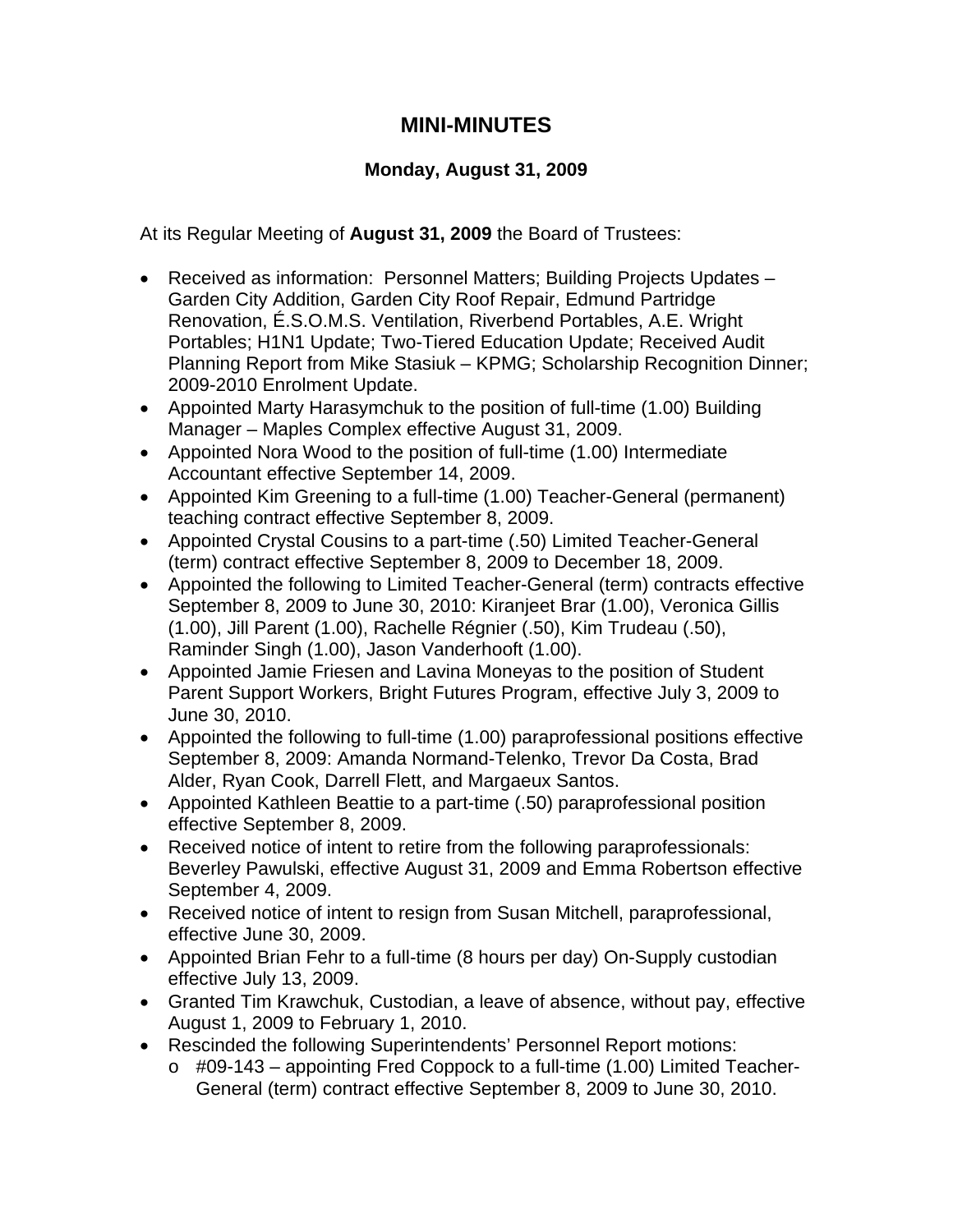- $\circ$  #09-143 appointing Kim Greening to a full-time (1.00) Limited Teacher-General (term) contract effective September 8, 2009 to June 30, 2010.
- $\circ$  #09-143 appointed Kathleen Beattie to a full-time (1.00) paraprofessional position effective September 8, 2009.
- Approved that the Board Retreat scheduled for June 4 and 5, 2010 be changed to May 28 and 29, 2010.
- Approved that the Regular Board Meeting scheduled for Monday, October 5, 2009 be changed to Thursday, October 8, 2009.
- Approved that the Division register a team consisting of the Superintendent, Secretary-Treasurer and up to four (4) Trustees to attend the What Would It Take? forum on Thursday, October 1, 2009 (evening) and Friday, October 2, 2009 (8:30 a.m. to 3:00 p.m.) at the Victoria Inn, Winnipeg.
- Approved that a team consisting of the Superintendent, Secretary Treasurer and Trustees Sarbit, Myskiw, Juan and Ploszay be registered to attend the What Would It Take? forum.
- Approved the draft Seven Oaks School Division Pandemic Preparedness Guidelines, August 2009, and that a copy be forwarded to Manitoba Education, Citizenship and Youth.
- Approved the 2009 2010 Divisional Plan.
- Approved for payment:
	- o cheques #903715-#904147, #90004341-#90004992, and #9164-#9174 (U.S.) in the amount of \$8,884,426.58; cheques #2100001-#2100221, #210000001-#210000425, and #210001-#210003 (U.S.) in the amount of \$3,756,621.70.
	- o Invoice No. B5427.485.054.wpd for the SOMS Ventilation Upgrade in the amount of \$42,457.35 be paid to Appin Associates; Certificate of Payment No. 2 for the Margaret Park Condenser Replacement in the amount of \$29,008.00 be paid to Derksen Plumbing & Heating Ltd.; 7 1/2% Statutory Holdback on Certificate of Payment No. 2 for the Margaret Park Condenser Replacement in the amount of \$2,100.00 be paid to the Seven Oaks School Division / Derksen Plumbing & Heating 423 Margaret Park account; Certificate of Payment No. 3 for the Margaret Park Condenser Replacement in the amount of \$14,504.00 be paid to Derksen Plumbing & Heating Ltd.; 7 1/2% Statutory Holdback on Certificate of Payment No. 3 for the Margaret Park Condenser Replacement in the amount of \$1,050.00 be paid to Seven Oaks School Division / Derksen Plumbing & Heating 423 Margaret Park account; Invoice No. 394721 for the Swinford Park Frog Pond in the amount of \$1,039.50 be paid to Ducks Unlimited; 7 1/2% Statutory Holdback on Invoice No. 394721 in the amount of \$110.00 be paid to the Seven Oaks School Division / Ducks Unlimited Frog Pond account; Certificate of Payment No. 1 for ESOMS Ventilation System Upgrade in the amount of \$135,003.76 be paid to East Side Ventilation; 7 1/2% Statutory Holdback on Certificate of Payment No. 1 in the amount of \$9,937.50 be paid to the Seven Oaks School Division / East Side Ventilation 411 SOMS Upgrade account; Certificate of Payment No. 2 for the ESOMS Ventilation System Upgrade in the amount of \$170,564.46 be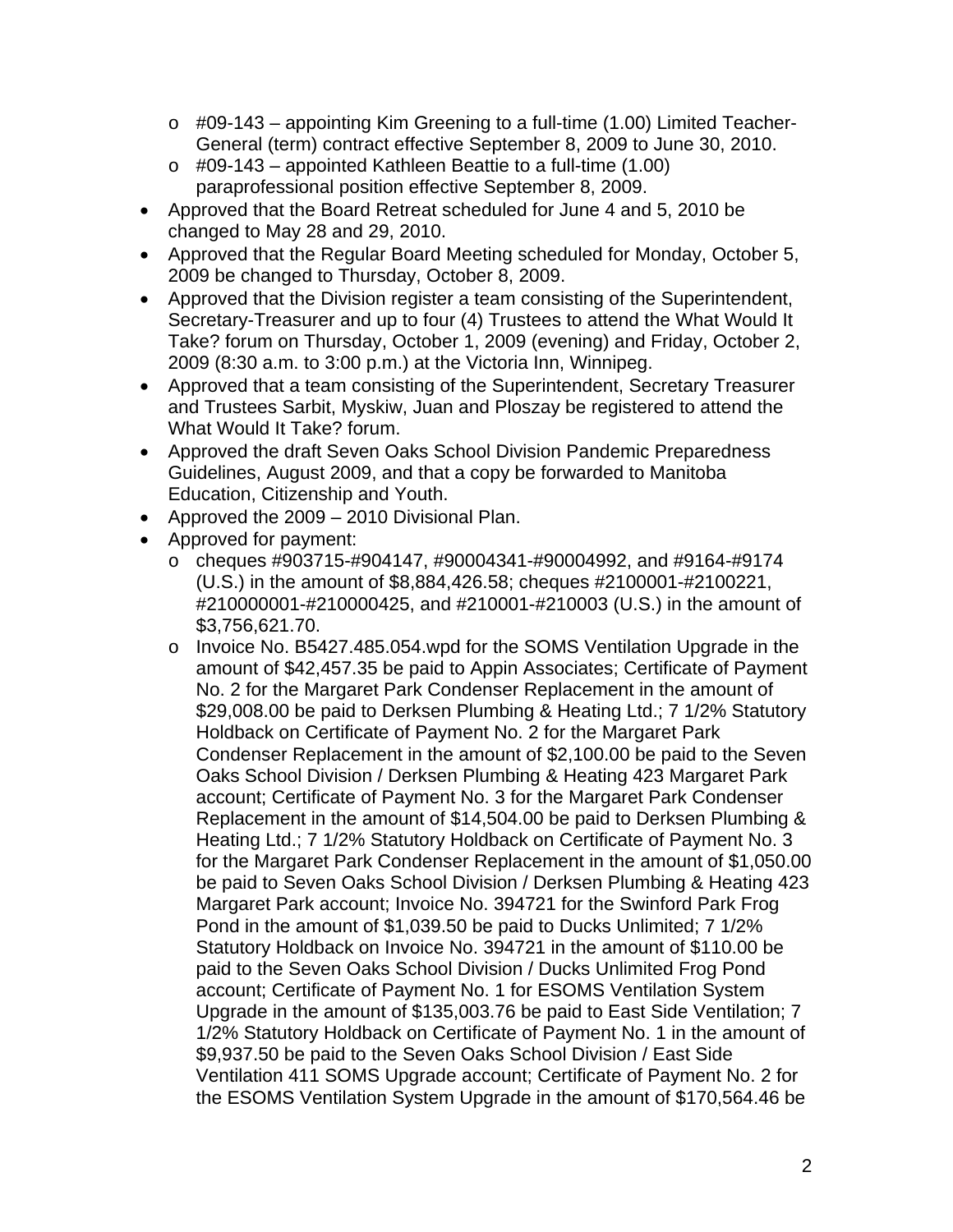paid to East Side Ventilation; 7 1/2% Statutory Holdback on Certificate of Payment No. 2 in the amount of \$12,802.50 be paid to the Seven Oaks School Division / East Side Ventilation 411 SOMS Upgrade account; Invoice No. 70017 for the Garden City Collegiate Link and Renovation in the amount of \$2,541.92 be paid to Efficient Systems Integration; Invoice No. 4587 for the Centennial Demolition in the amount of \$2,127.91 be paid to MCM Architects Inc.; Invoice No. 17355-C for Garden City Collegiate East Steam Heating in the amount of \$20,498.15 be paid to National Refrigeration Heating Ltd.; 7 1/2% Statutory Holdback on Invoice No. 17355-C for Garden City Collegiate East Steam Heating in the amount of \$1,483.94 be paid to the Seven Oaks School Division / National Refrigeration 420 account; 7 1/2% Statutory Holdback in the amount of \$67,923.63 plus accrued interest in relation to the Steam Heating System Replacement capital project at Garden City Collegiate East be paid to National Refrigeration and Heating Ltd. from the Seven Oaks School Division / National Refrigeration 420 trust account, subject to the approval of the Board's solicitor; GST on Release of Holdback for Garden City Collegiate East Steam Heating in the amount of \$8,150.83 be paid to National Refrigeration Heating Ltd.; Invoice No. 6951 for Renovations at Edmund Partridge Community School in the amount of \$5,382.34 be paid to Number Ten Architectural Group; Invoice No. 6953 for GCCI West Groom Room and Elevator in the amount of \$1,004.07 be paid to Number Ten Architectural Group; Invoice No. 6975 for Garden City Collegiate Link in the amount of \$14,576.33 be paid to Number Ten Architectural Group; Invoice No. 7027 for Garden City Collegiate Link in the amount of \$12,993.76 be paid to Number Ten Architectural Group; Invoice No. 7028 for Renovations at Edmund Partridge Community School in the amount of \$7,632.85 be paid to Number Ten Architectural Group; Invoice No. 7029 for Edmund Partridge Groom Room in the amount of \$1,600.02 be paid to Number Ten Architectural Group; Invoice No. 7031 for GCCI West Groom Room and Elevator in the amount of \$1,119.76 be paid to Number Ten Architectural Group; Certificate of Payment No. 6 for the Centennial Demolition in the amount of \$38,276.00 be paid to Paragon Industries Ltd.; 7 1/2% Statutory Holdback on Certificate of Payment No. 6 for the Centennial Demolition in the amount of \$2,955.67 be paid to Seven Oaks School Division / Paragon Industries Ltd. 420 Centennial Demolition account; 7 1/2% Statutory Holdback in the amount of \$23,536.05 plus accrued interest in relation to the Demolition at Centennial School be paid to Paragon Industries Ltd. from the Seven Oaks School Division / Paragon Ind. 420 Centennial Demolition trust account, subject to the approval of the Board's solicitor; GST on Release of Holdback for Centennial Demolition in the amount of \$1,176.80 be paid to Paragon Industries Ltd.; Certificate of Payment No. 2 for GCCI W Roof Replacement/Reinforcement Phase II in the amount of \$305,971.33 be paid to Regent Construction Inc.; 7 1/2% Statutory Holdback on Certificate

of Payment No. 2 for the GCCI W Roof Replacement/Reinforcement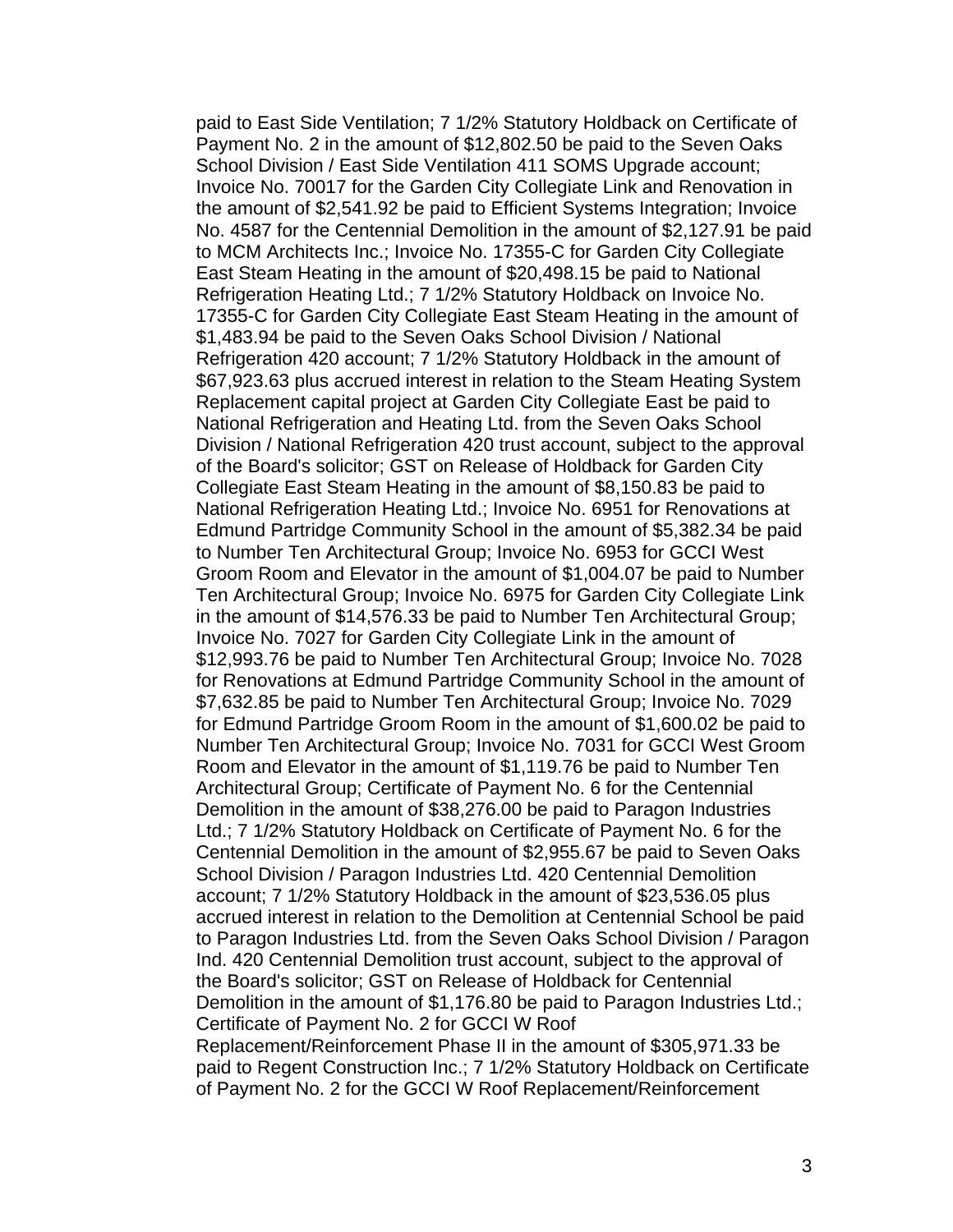Phase II in the amount of \$23,627.13 be paid to the Seven Oaks School Division / Regent Const-GCCI West Roof Reinforcement Phase II account; Certificate of Payment No. 3 for GCCI W Roof Replacement/Reinforcement Phase 2 in the amount of \$500,192.09 be paid to Regent Construction Inc.; 7 1/2% Statutory Holdback on Certificate of Payment No. 3 for the GCCI W Roof Replacement/Reinforcement Phase II in the amount of \$38,624.87 be paid to the Seven Oaks School Division / Regent Const-GCCI W Roof Reinforcement Phase II account; Invoice No. 900630 for GCCI W High Roof Replacement in the amount of \$1,050.00 be paid to Retro-Specs Consultants Ltd.; Invoice No. 900741 for GCCI W High Roof Replacement in the amount of \$1,890.00 be paid to Retro-Specs Consultants Ltd.; Invoice No. 388387 for Riverbend Portables in the amount of \$16,699.73 be paid to Stantec Consulting; Certificate of Payment No. 7 for Renovations at Edmund Partridge Community School in the amount of \$150,511.18 be paid to Westland Construction Ltd.; 7 1/2% Statutory Holdback on Certificate of Payment No. 7 for Renovations at Edmund Partridge Community School in the amount of \$11,622.49 be paid to the Seven Oaks School Division / Westland Const-EP Renovation 410 account; Certificate of Payment No. 8 for Renovations at Edmund Partridge Community School in the amount of \$181,186.88 be paid to Westland Construction Ltd.; 7 1/2% Statutory Holdback on Certificate of Payment No. 8 for Renovations at Edmund Partridge Community School in the amount of \$13,991.27 be paid to the Seven Oaks School Division / Westland Const-EP Renovation 410 account; Certificate of Payment No. 10 for GCCI Link & Renovations in the amount of \$741,793.46 be paid to Westland Construction; 7 1/2% Statutory Holdback on Certificate of Payment No. 10 for GCCI Link & Renovations in the amount of \$57,281.35 be paid to the Seven Oaks School Division / Westland Construction account; Certificate of Payment No.11 for GCCI Link & Renovations in the amount of \$642,380.06 be paid to Westland Construction; 7 1/2% Statutory Holdback on Certificate of Payment No. 11 for GCCI Link & Renovations in the amount of \$49,604.64 be paid to the Seven Oaks School Division / Westland Construction account; Certificate of Payment No. 12 for GCCI Link & Renovations in the amount of \$574,177.11 be paid to Westland Construction; 7 1/2% Statutory Holdback on Certificate of Payment No. 12 for GCCI Link & Renovations in the amount of \$44,338.00 be paid to the Seven Oaks School Division / Westland Construction account.

• Received Conference Reports from: Pam Godfredsen, Teacher, École Leila North Community School - Nike Championship Basketball Clinic, May 1-3, 2009 - Toronto, Ontario; Ashley Fempel, Teacher, École Leila North Community School - Nike Championship Basketball Clinic, May 1-3, 2009 - Toronto, Ontario; Greg Wazney, Divisional Physical Education Coordinator - Physical and Health Education Conference, "Moving Mountains", May 2009 - Banff, Alberta; Karen Mozdzen, Teacher, H.C. Avery School - Canadian Counseling Association - New Research in Counseling, May 19-22, 2009 -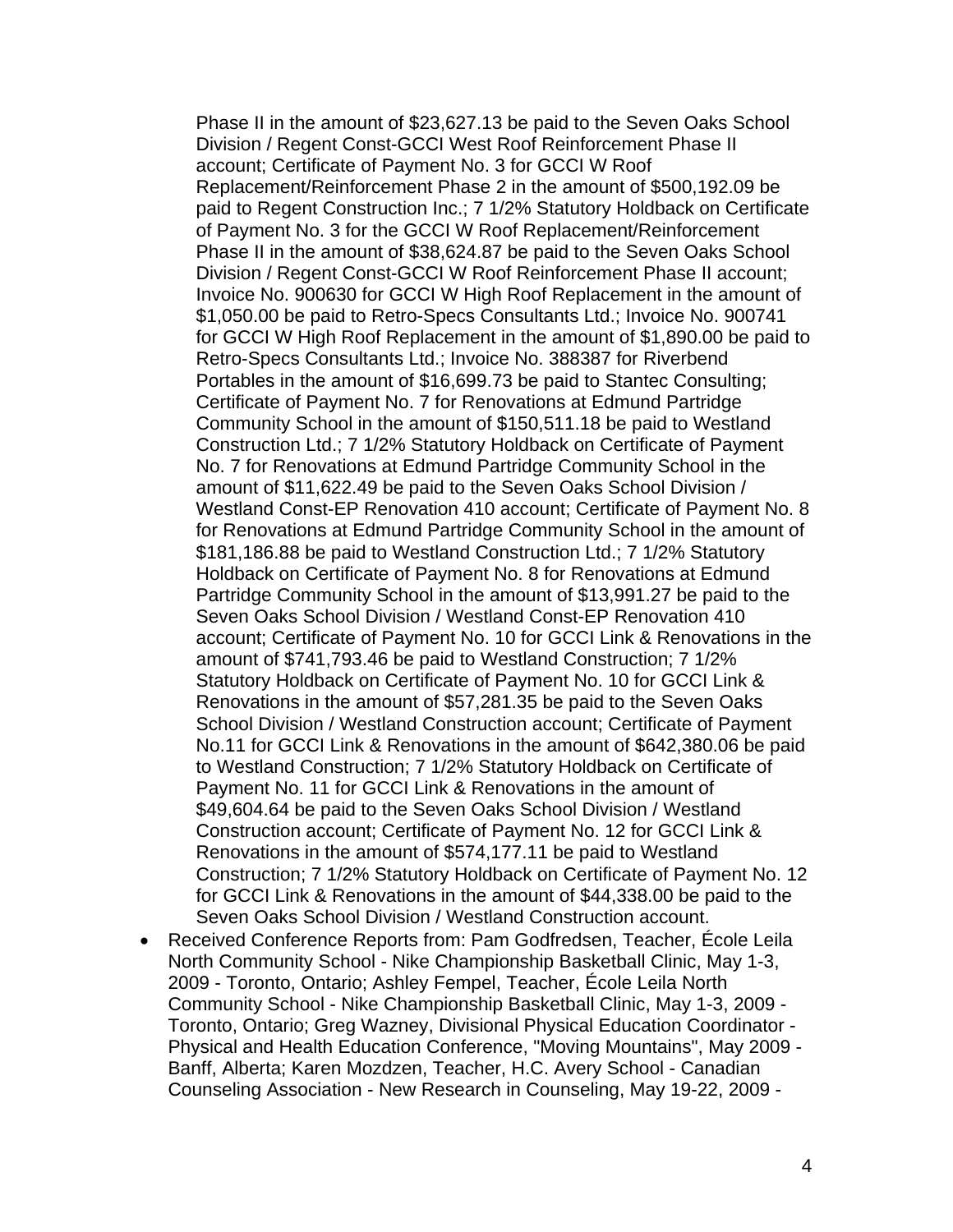Saskatoon, Saskatchewan; Carol Matsumoto, Teacher, Governor Semple School - NCSM Conference, April 20 - 22, 2009 and NCTM 2009 Annual Meeting and Exposition, April 22 - 25, 2009 - Washington, D.C.; Cathy Horbas, Principal, West St. Paul School - National Principals Leadership Institute - Achieving Equity and Excellence, July 11 - 18, 2009 - New York; Peter Obendoerfer, Principal, Edmund Partridge Community School - 2009 Canadian Society for the Study of Education, May 22 - 26, 2009 – Ottawa; Eunice Pratt, Principal, Victory School - AERA - Disciplined Inquiry, April 13 - 17, 2009 - San Diego; Phil McBurney, Director, Adult Education Centre - CAP 2009 National Conference, May 13 - 15, 2009 – Winnipeg; Anne-Marie Dooner, Vice-Principal, École Leila North Community School - 2009 Canadian Society for the Study of Education, May 22 - 26, 2009 – Ottawa; Cindy Burkett, Principal, A.E. Wright Community School - AERA - Disciplined Inquiry, April 13 - 17, 2009 - San Diego.

- Correspondence received from:
	- o Hugh Coburn, President, MSBA: Transportation Safety for Students.
	- o Honourable Peter Bjornson, Minister of Education, Citizenship and Youth: Response to MSBA resolutions at the 2009 Manitoba School Boards Association Annual Convention.
	- o Kyle McKinstry, MTS Education Finance Standing Committee: Black Box Seminar, Saturday, September 26, 2009 - 12:00 noon to 3:00 p.m.
	- o MSBA Tariff for Photocopying: Set by Copyright Board of Canada.
	- o Brian O'Leary, Superintendent, Seven Oaks School Division: Seven Oaks support for Sunny Mountain Day Care's application to the province for capital support for an improved facility.
	- o Janet Martell, Superintendent, Lakeshore School Division: Letter to The Honourable Chuck Strahl, Minister of Indian and Northern Affairs regarding federal financing for First Nation Schools.
	- o Janet Martell, Superintendent, Lakeshore School Division: Letter to Hugh Coburn, President, MSBA in appreciation of work done on behalf of the students of Manitoba.
	- o CCPA Review: Economic & Social Trends.
	- o Cliff Meder, Director of Operations, Seven Oaks School Division: Garden City Collegiate West Building: Grooming Room and Elevator and West St. Paul School: Grooming Room, Lifts and Ramp.
	- o Anthony Ramos, Board Chair, Winnipeg School Division: Letter to Honourable Chuck Strahl, Minister of Indian and Northern Affairs, commending the Council of Ministers of Education for developing the Learn Canada 2020 Aboriginal Action Plan and declaring Aboriginal Education as a priority.
	- o Honourable Peter Bjornson, Minister, Education Citizenship and Youth: French Second Language Revitalization Program Grant for 2009-2010.
	- o Peter Narth, Executive Director, Advanced Education and Literacy: Technical Vocational Initiative Equipment Upgrade for Maples Collegiate.